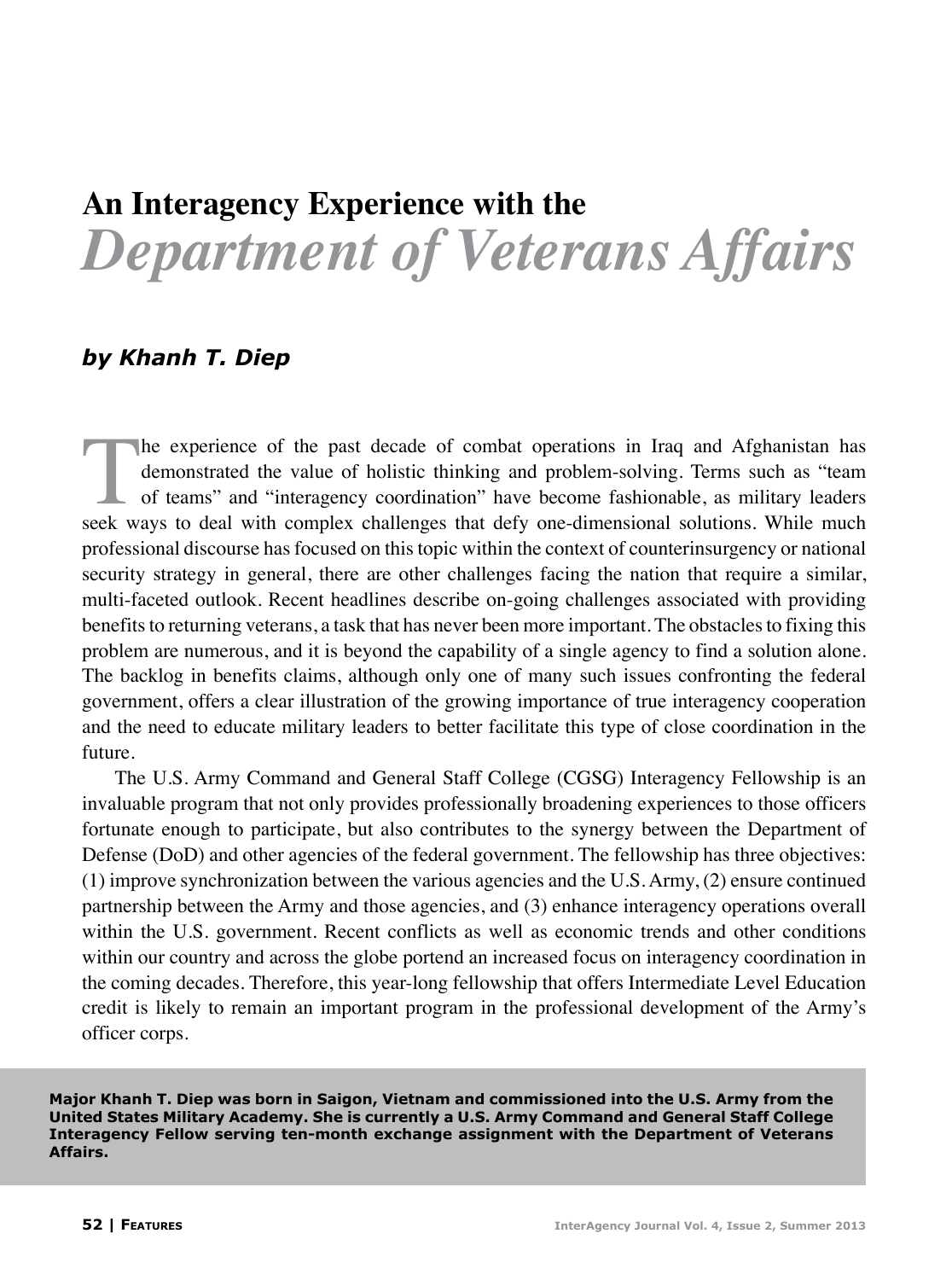Among approximately 20 federal agencies that are part of the program, the Department of Veterans Affairs (VA) stands out as a vital player within the human resources arena. VA is the key interagency partner of DoD in ensuring the nation's current military members and veterans continue to enjoy the benefits they have rightfully earned. This partnership is among the most important the interagency fellowship can help to enhance. An examination of the interagency fellowship experience at VA within the context of the program's stated objectives provides an illustration of the program's value in strengthening the department's connection to the past and present members of the U.S. military. This article provides an informative look into the Department of Veterans Affairs by highlighting its Secretary's three priorities of enhancing access, reducing veteran homelessness, and reducing the claims backlog. Furthermore, it aims to increase awareness of the healthcare coverage and benefits VA has to offer.

#### **Overview of the Department of Veterans Affairs**

The Veterans Administration was established as an executive department in 1930 when Congress authorized the President to bring together all government activities and initiatives related to veterans. Not until March 15, 1989, was the Department of Veterans Affairs created to succeed the Veterans Administration. VA is the second-largest of the 15 Cabinet departments and operates nationwide programs for healthcare, financial assistance, and burial benefits. It includes many different programs, each charged with administering different categories of services and benefits to currentlyserving military members, as well as those who have left the service with eligibility for specific benefits. The three administrations of VA are the Veterans Health Administration (VHA), the Veterans Benefits Administration (VBA), and the National Cemetery Administration (NCA). Overall, VA consists of more than 323,000 employees that work in 152 VA hospitals, 821 Community-Based Outpatient Clinics (CBOCs), 300 Vet Centers, 56 VBA regional offices, and 131 national cemeteries located throughout the country (Figure 1).

The organizational chart in Figure 2 (pg. 54) outlines VA's three administrations and other staff offices that serve as principal staff advisors to the Secretary and Deputy Secretary of Veterans Affairs and oversee or administer programs in their respective areas of responsibilities. VA currently serves over 22.3 million veterans (Figure 3, pg. 54). VHA provides healthcare services to nearly 6.2



**Figure 1. Number of VA Facilities**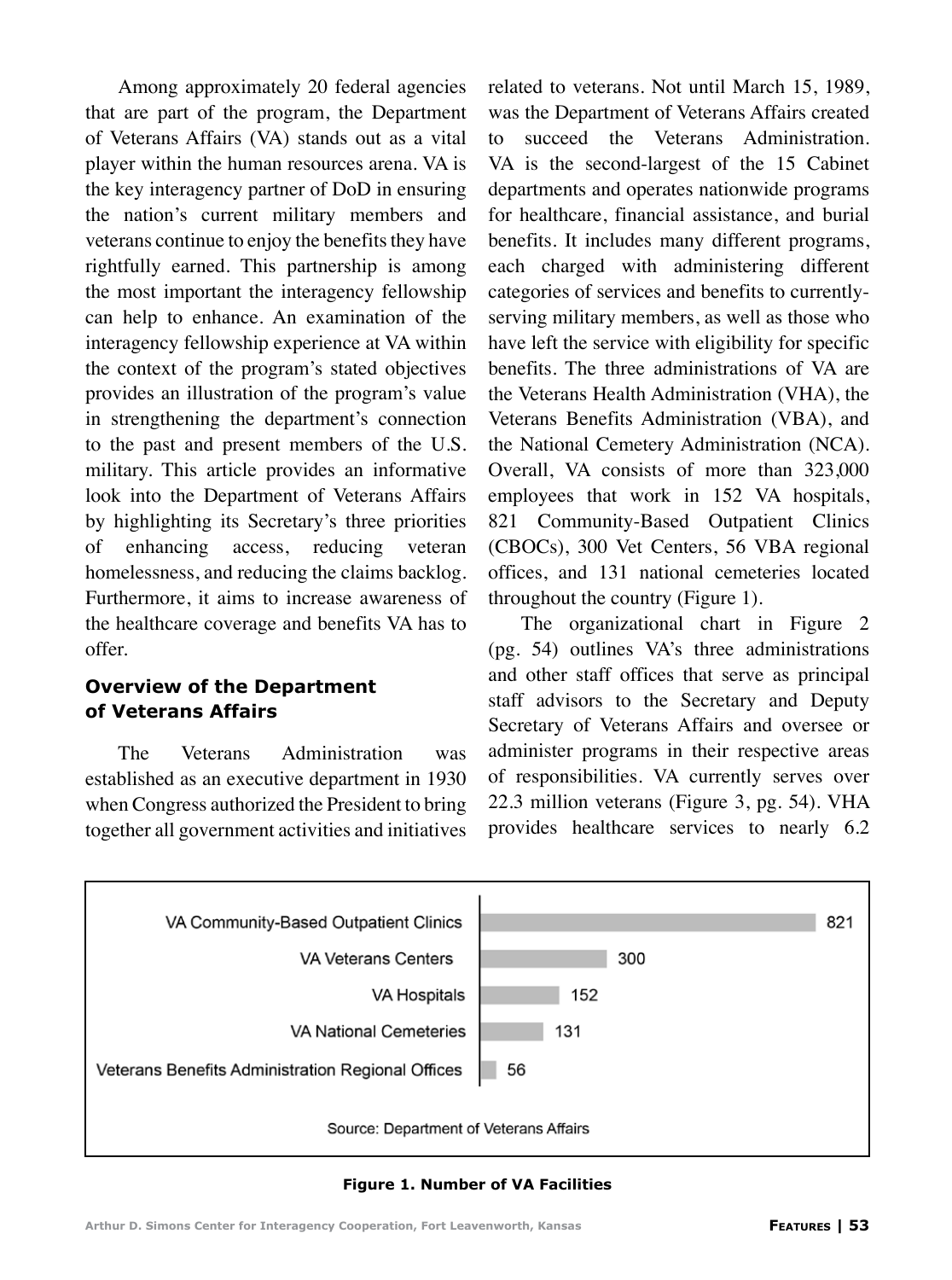

**Figure 2. VA Organization**

million veterans and is the nation's largest integrated healthcare system, with more than 1,700 hospitals, clinics, community living centers, domiciliary care programs, readjustment counseling centers, and other facilities.

Currently, the single largest, period-of-service component of the veteran population is the approximately 7.5 million individuals who served during the Vietnam era. (See Figure 4, pg. 55) VBA provides benefit programs and services that include compensation, education and training, home loans, life insurance, pension, vocational rehabilitation and employment, and other services. In fact, two children of Civil War Veterans still draw VA benefits, and about 184 children and widows of Spanish-American War Veterans still receive VA compensations or pensions. Finally, NCA currently maintains 3.1 million gravesites at 131 national cemeteries in 39 states and Puerto Rico, as well as in 33 Soldiers' lots and monument sites. Burial and memorial benefits are available



**Figure 3. Veteran Population**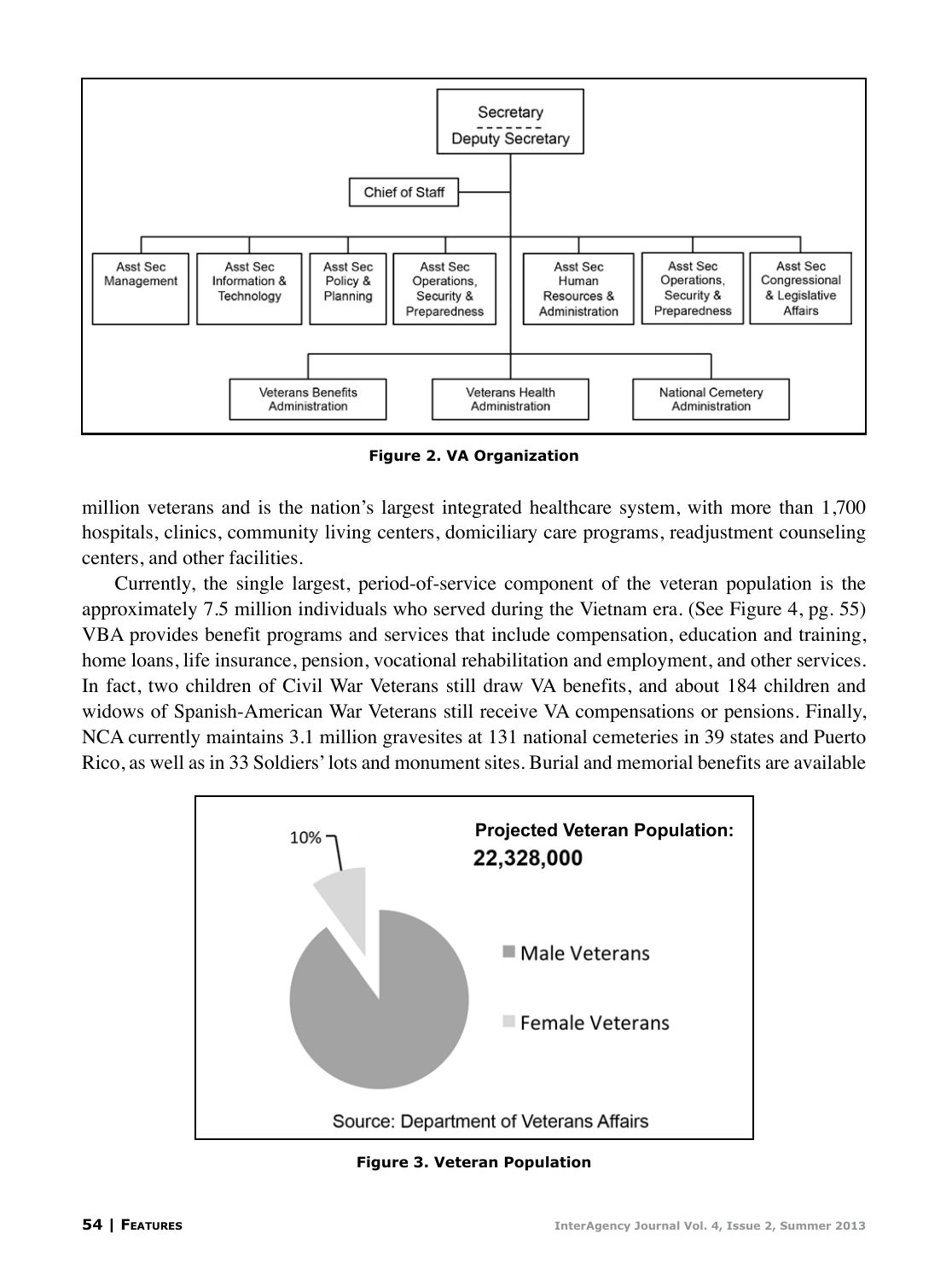

**Figure 4. Veterans by Period of Service Served by the VA**

for eligible service members, veterans, and family members.

#### **Interagency Synchronization: Improving Access and Knowledge of Claims Systems**

The partnership between VA and DoD is indispensable. It is hard to grasp this relationship if one does not truly understand the responsibilities, mission, and scope of VA and its three administrations. Everything from healthcare services to benefits including burials falls within the realm of VA's duties and responsibilities. Every active duty military member along with those in the National Guard and Reserve components who serves at least 90 days on active duty will transition to VA programs once they depart the service. Providing services and benefits to such a large number of potential customers requires efficient systems that are both accessible and readily understood by all. (See Figure 5, pg. 56)

For active duty personnel, healthcare services and benefits for the individual and family members are of paramount importance, and VA is the conduit for accessing them. Various initiatives aim to improve the synchronization between VA and DoD for every military member entering accession. For instance, recent improvements to the online portal where veterans access benefits (www. eBenefits.gov) allows for easier navigation of the online disability compensation claim submission process. This new format uses interview-style questions and drop-down menus similar to tax-preparation software, instead of the traditional fill-in the blank forms that users often find confusing because of the lack of detail or technical language. To help ensure this tool is readily accessible, Military Entrance Processing Stations (MEPS) now require new military members to establish an eBenefits account.

Despite recent negative headlines in the news media regarding the backlog in veterans' compensation claims, VA has begun several initiatives to deal with this problem. The Integrated Disability and Evaluation System (IDES) aims to reduce average waiting time for claims from 262 to 54 days after separation. IDES is currently operating at 139 military installations, and VA Military Service Coordinators serve as liaisons for the service member and his/her family throughout the IDES process. Furthermore, the Veterans Benefits Management System, an electronic claims system, will be in use at all 56 VBA regional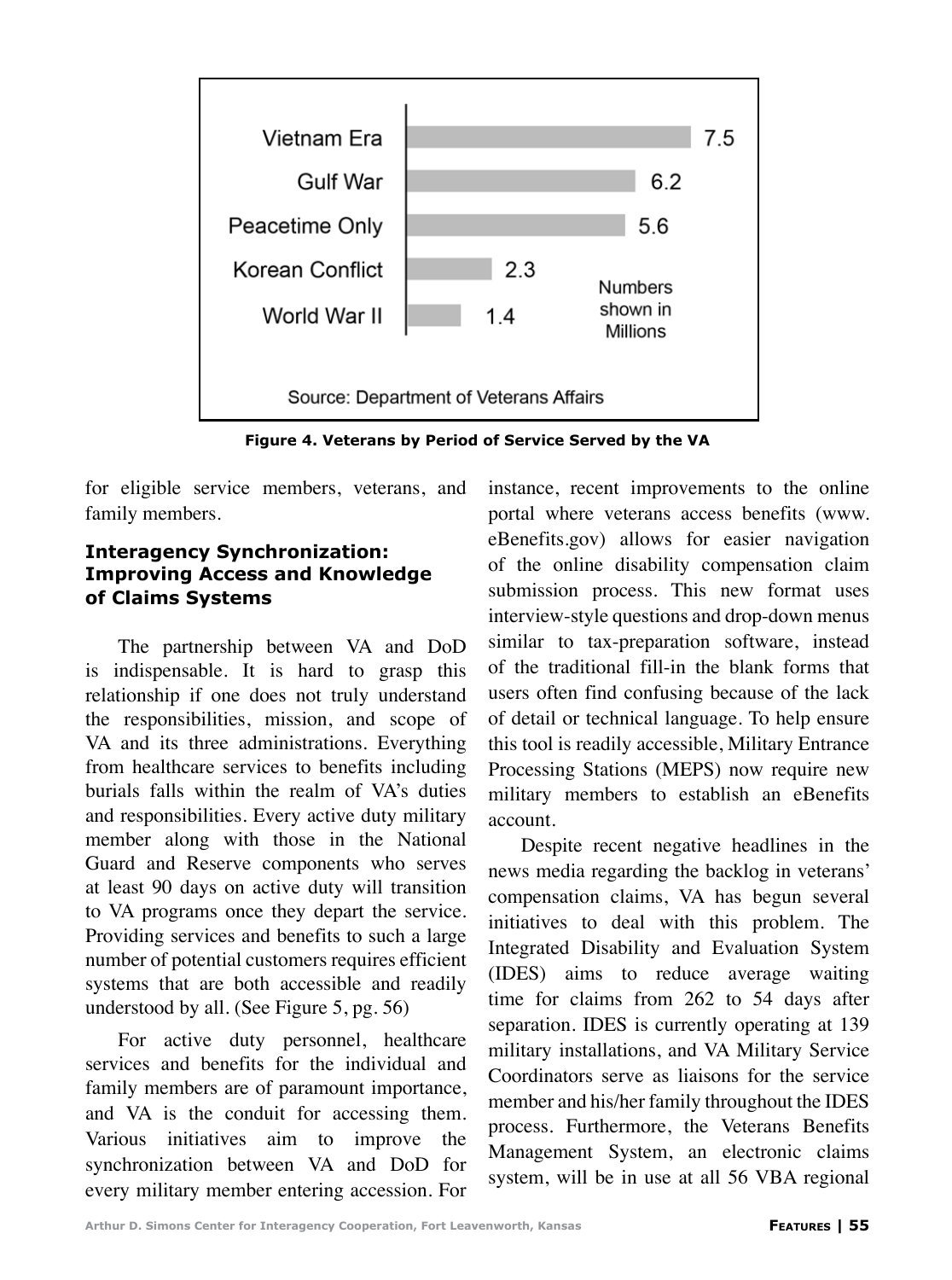

**Figure 5. Veteran Use of VA Benefits**

offices by the end of 2013, providing veterans with another online avenue for submitting their claims. Maximizing the use of these online systems is important to the overall speed and efficiency of claims processing. Many do not realize that VA still serves veterans' families going back to the Civil War era, and many claims, once started on paper through the much slower manual processes, will be followed through on paper, thus prolonging the process. The time delay in processing often causes many veterans to re-file, as they believe their claims need to be upgraded or have somehow been lost in the system. This redundant filing creates further backlogs.

In understanding the reasons for the backlog in veterans' benefits processing, the most revealing statistic is that 61 percent of claims in the current inventory are supplemental. These are requests to adjust current claims based on changes in benefits policy, such as the 2009 decision to add conditions incurred from exposure to Agent Orange, or because of new or changed medical conditions, such as an increase in disability compensation. Additionally, nearly eight out of every ten of these supplemental claimants are already receiving monetary benefits from VA. Since supplemental claims

are inherently more complex to begin with, the presence of already existing monetary compensation serves to further complicate and delay the claims process, since it takes even more time to review each request on a caseby-case basis. When combined with redundant filing on the part of claimants, it is easy to see the magnitude of the challenges facing VA in this very important area.

To meet these challenges, VA must maximize its use of the above-described, newly improved systems. To do so, both VA and DoD must continue to educate veterans about how to gain access to services and benefits. Such efforts will serve to make VA a trusted and lifelong partner for the nation's veterans. Within the military itself, leaders must ensure service members understand the systems at their disposal for accessing benefits. Synchronization between VA and DoD is critical to improving interagency operations that affect the veteran population.

### **Partnership: Mobilizing Support for Veterans**

Partnership between VA and DoD has increased over the last several years. The most current White House initiative "Joining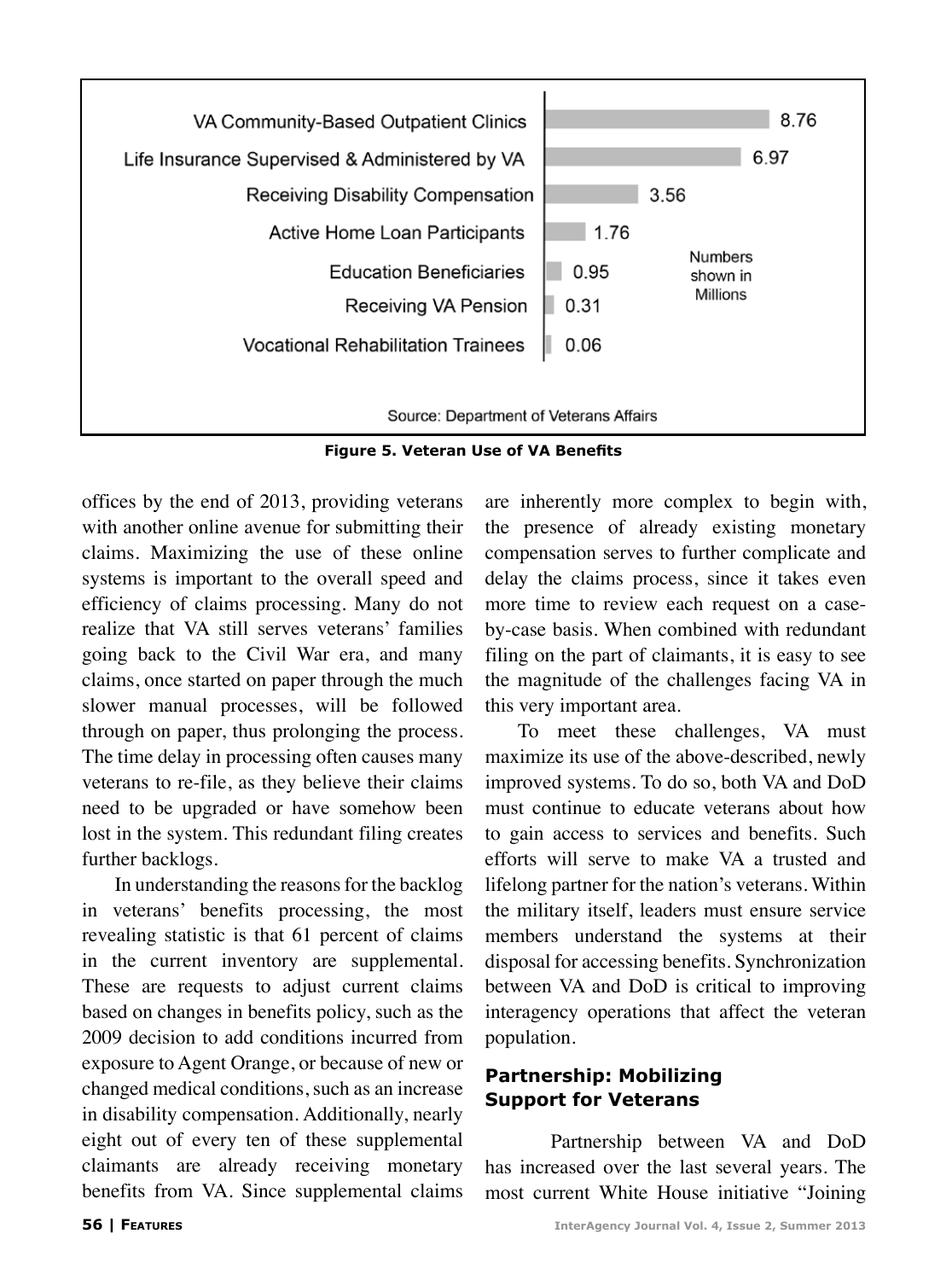Forces," a comprehensive effort with DoD, VA, veteran services organizations, private companies, schools, and local communities, connects service members, veterans, and military spouses with VA-provided resources as they seek employment in the civilian sector. VA identified six major areas where it can help by developing programs and providing robust resources to:

- Increase behavioral healthcare services through prevention-based alternatives and integration of community-based services. Specifically, the development of a joint DoD/VA integrated mental health strategy to better determine mental health conditions.
- Build awareness among military families and communities that psychological fitness is as important as physical fitness. With the Department of Health and Human Services and DoD, leverage partnerships with professional associations and academic institutions to ensure military culture is included in core curricula and published standards.
- Eliminate homelessness and promote housing security among veterans and military families. VA has partnered with the Department of Urban Development and other federal agencies to end veteran homelessness by 2015.
- Increase opportunities for federal careers, which include increasing outreach to military spouses in the federal hiring process.
- Increase opportunities for private-sector careers, such as the development of two veteran-owned small business projects: Women Veterans Igniting the Spirit of Entrepreneurship and Operation Endure and Grow.

• Increase access to educational advancement to include continued support of the Post-9/11 GI Bill, which is transferable to military spouses and dependents.

As the U.S. continues to recover from the recent economic downturn, programs such as those listed above are examples of what today's military families and veterans deserve from the nation they have served so well. These initiatives are just the start of the partnership that VA, in coordination with DoD, is in the process of establishing with civilian organizations, private businesses, and local communities.

#### **Interagency Operations: Change and Challenges**

VA is constantly evolving to meet the everchanging needs of veterans. One of the more recent changes to these needs is a significantly increased population of women veterans. At the end of World War II, women made up only 2.4 percent of the active duty force. Today, women make up approximately 15 percent of the active duty force and 18 percent of the National Guard/ Reserve components.

In the past decade while fighting two major wars, the military has faced unprecedented challenges. Recently, the DoD lifted the ban for women in combat and included openly homosexual men and women within its ranks. Post-Traumatic Stress Disorder and Traumatic Brain Injury as a result of multiple deployments have placed additional stress on veterans and the agencies who are tasked with helping them readjust to society. Upon returning home, many transition out of the military only to face a grim job market. In such an environment, it is more important than ever that VA and DoD have a strong capability to link-in with other agencies of the federal government to assist military members through the trials that await them both in and out of uniform.

Both VA and DoD are reaching out in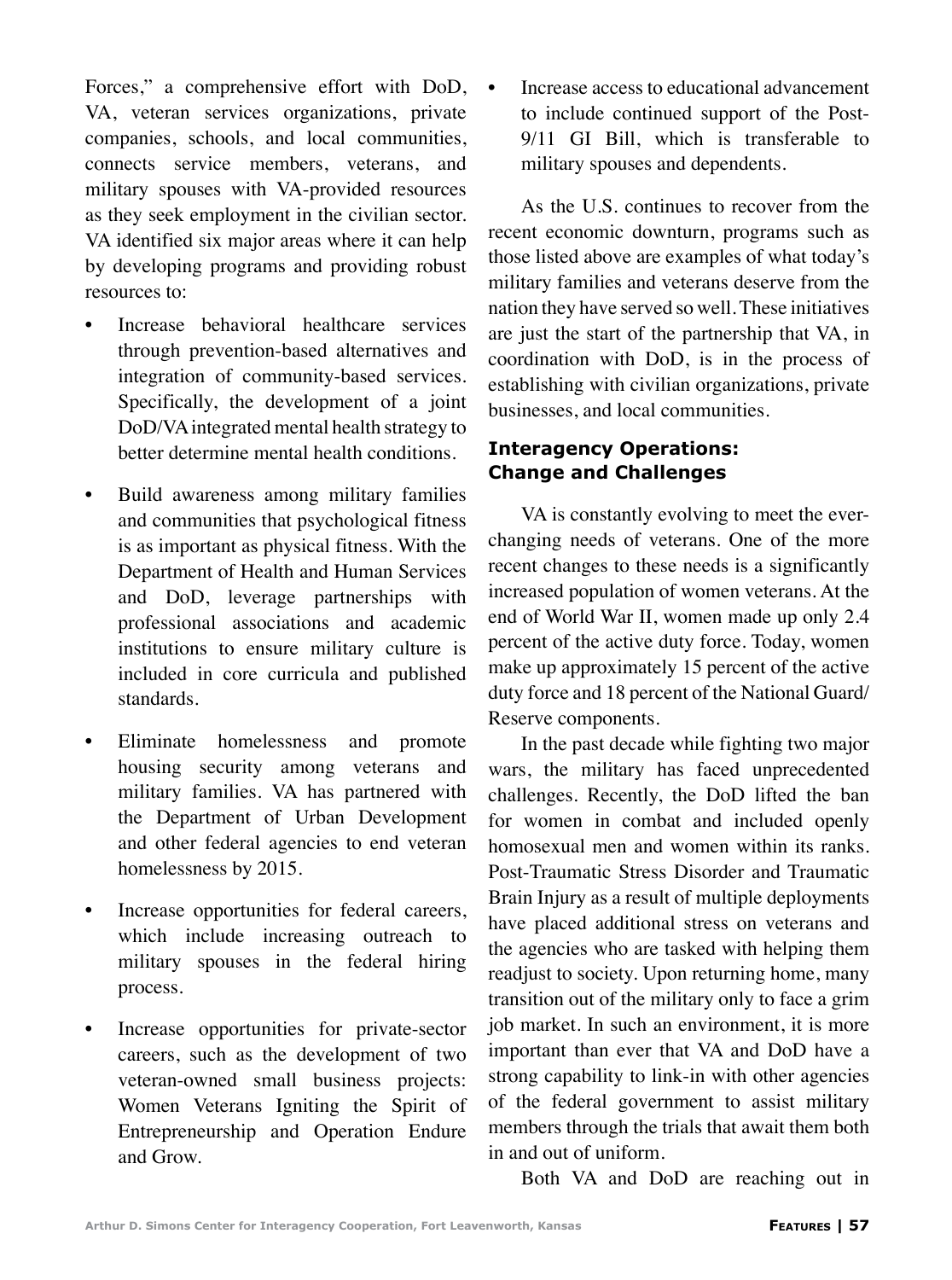a coordinated manner to other agencies, such as the Department of Labor (DOL), through programs such as the Warrior Care and Family Support and "Soldier for Life" initiatives. These programs prepare Soldiers, veterans, and families to leave military service "career ready" and find an established network of enablers to connect them to employment, education, and healthcare opportunities. Improving the quality and timeliness of small processes can assist the veteran to successfully reintegrate back into civilian society and receive benefits in a timely manner. One such change is the paperless processing of the DD Form 214, "Certificate of Release or Discharge from Active Duty," from DoD to stakeholders such as VA, DOL, and other required agencies.

Ending homelessness remains a challenge. Although homeless veterans represent a relatively small share of the total veteran population, less than 1 percent (1 in 150 veterans), veterans are overrepresented among the homeless population. VA provides healthcare and benefits to more than 100,000 homeless veterans each year and continues to engage veterans in outreach, medical care,



**Figure 6. Age Distribution of Sheltered Homeless Individual Veterans and Non-Veterans**

benefits assistance, transitional housing, and case management for veterans in permanent housing.

 The charts in Figure 6 used data from the 2009 and 2010 Annual Homeless Assessment Reports to Congress. They were sponsored by HUD and VA. A sheltered, homeless, individual veteran is a homeless veteran who uses emergency shelters or transitional housing facilities. This chart illustrates their demographic characteristics and compares them with non-veteran, homeless, individual adults for fiscal years 2009 and 2010. In 2010, veterans account for 10 percent of the total adult population and 16 percent of the homeless adult population. However, veterans comprised 13 percent of sheltered, homeless adults in 2010 and 16 percent of homeless adults at a given point in time.